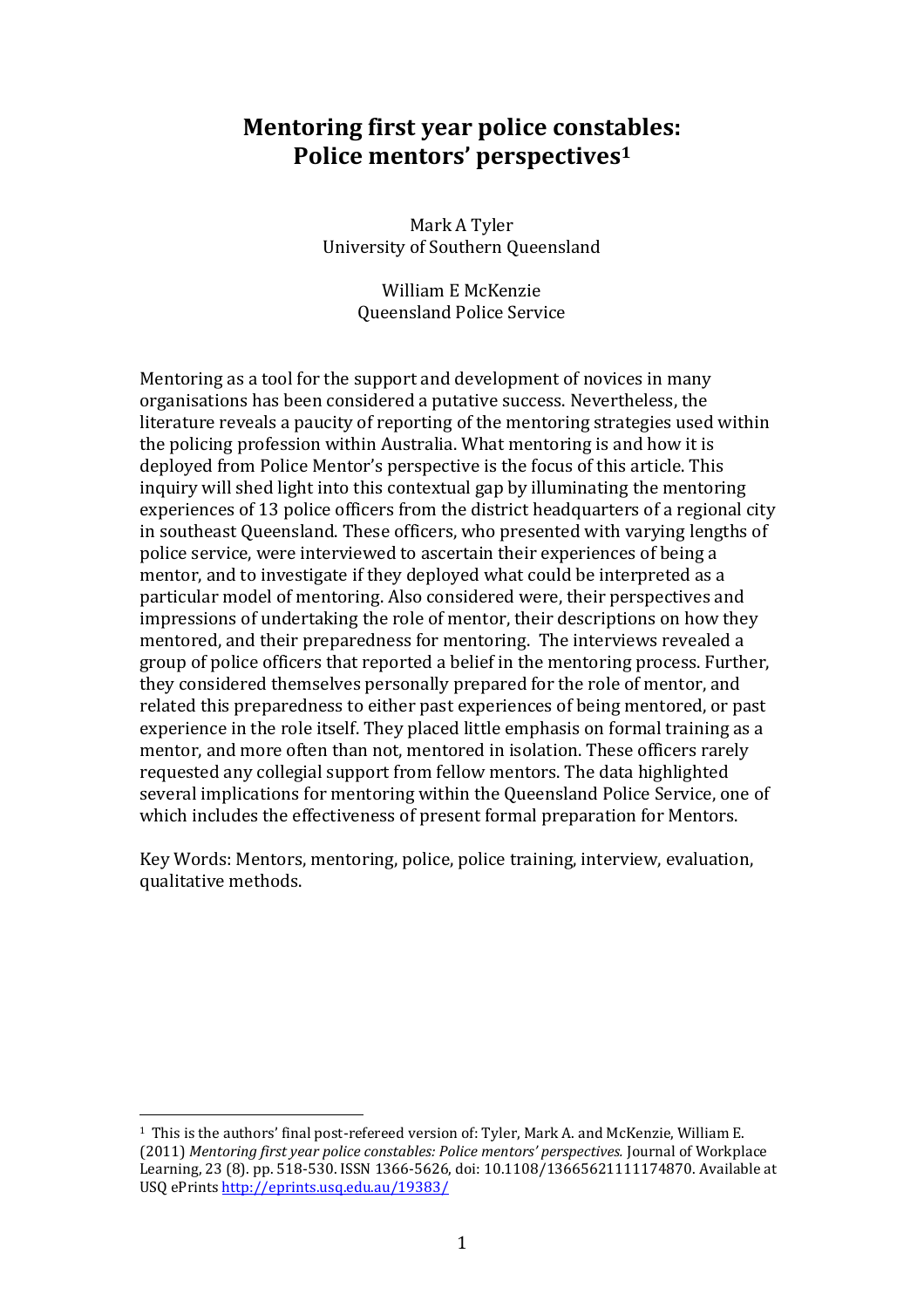Beginning a profession appears as a crucial time for individuals newly trained in the art and or science of their profession, it appears that the support these individuals receive is crucial to their immediate experience and central to "their longer-term professional learning" (Carter & Francis, 2001, p. 249). In this paper we discuss mentoring as one form of this professional support. In particular we focus on mentor experience within a regional police headquarters in southeastern Queensland, Australia.

Boud and Garrick (1999) take the position that learning through work occupies and important role in maintaining and developing vocational practice. This is the case for many workers as the workplace offers an accessible location to attain vocational knowledge and skill. For the training of police officers in Queensland, workplace training is considered an essential adjunct to the formal training presented in academy environments (QPS, 2011). The following reports on how mentoring as a part of workplace learning is experienced from the police mentor's perspective.

#### *Literature review*

In recent times the breadth of the literature published in relation to mentoring in the workplace is considerable. For example, mentoring in initial teacher education (Carter & Francis, 2001), mentoring in the health profession (Byrne, & Keefe, 2004) and mentoring in academia (Sedlacek, Benjamin, Schlosser, & Sheu, 2008) are just a few representations. Most communicate, in chorus, that early career mentoring is desirable. Notable publications on mentoring also highlight its value as being of benefit to an individual's career (Allen, Eby, Poteet, Lentz & Lima, 2004) and enabling an improvement in organisational performance (Payne & Huffman, 2005; Garvey & Galloway, 2002).

An accepted definition of mentoring appears distant. Bozeman and Feeney (2007) note a collective sample of 13 definitions that all identify various nuances that cloud conceptual clarity. For this research we have deployed the following definition:

Mentoring: a process for the informal transmission of knowledge, social capital, and psychosocial support perceived by the recipient as relevant to work, career, or professional development; mentoring entails informal communication, usually face-to-face and during a sustained period of time, between a person who is perceived to have greater relevant knowledge, wisdom, or experience (the mentor) and a person who is perceived to have less (the protégé). (Bozeman & Feeney, 2007, p. 731)

The context of mentoring is varied yet the doing of mentoring has similarities. Clutterbuck (2004) suggests that data collected from "practitioner accounts" (p. 42) illustrate mentors' competence in their role through their responding to protégés in terms of degrees of *directiveness*. He suggests that directiveness for mentors has two dimensions that lie on a continuum between *stretching* protégés and *nurturing* them. *Directive stretching* is similar to coaching where mentors encourage the protégé to engage in new things. The mentor in this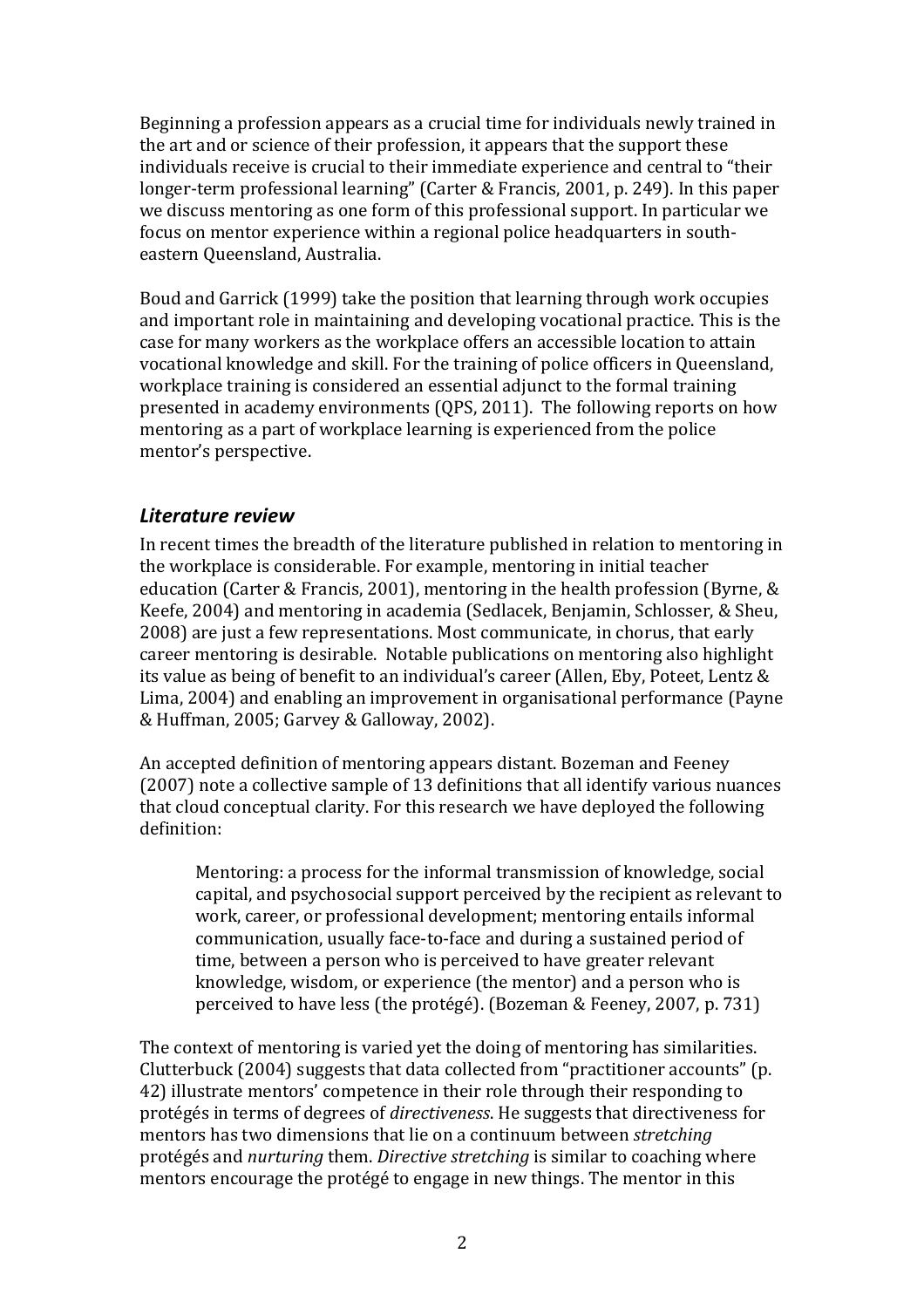instance acts as a critical friend and motivates particular responses from protégés. *Non-directive nurturing* is considered the opposite. Here the mentor deploys a personal support role. Clutterbuck equates this role with that of a counsellor. The second dimension is *directive nurturing*, a "guardian – someone who takes a protective interest" (p. 47). This role is more akin to advocacy and advice giver. The accompanying pole is that of *non-directive stretching*. Here the mentor enables the protégé to "become more self- resourceful" (p. 47). Clutterbuck goes onto point out that mentors also show competency related to engaging in self-managed learning, "they seize opportunities to experiment and take part in new experiences" (p. 52).

Mentoring peculiar to policing has had an international focus, yet most appears to emerge from the United States of America (US). The following discussion covers recent examples of note.

Arter (2006) articulates the benefits of police as mentors in community policing. This conceptual paper suggested that police have legitimacy in being role models for at risk youth. Arter supports his position by using the success achieved by the well know Big Brothers Big Sisters of America program (Grossman & Tierney, 1998) and called for "matching these youth with a police mentor from their community …. an appropriate adult role model" (p. 90). Arter concludes with the need for the concept to be "embraced and supported by middle management and administration" (p. 94).

Mentoring for those newly appointed to leadership positions in the police was the central point of Chaney's (2008) recommendations made as a result of errors that threatened the tenure of police chiefs in Ohio. Chaney, a police chief himself, noted 10 of the most common errors that thwarted the enjoyment of "long and successful careers" (p. 1). Some that were noted were:

- Failure to listen
- Failure to learn to budget properly
- Failure t deal with politics
- Failure to assess the talent pool properly, and
- Failure to take time to assess.

Chaney's central tenant was that those new to leadership positions in the police need not solely rely on experience, but would benefit by engaging with those "who have been in the position, who have experienced the difficulties…and avoided making the mistakes in the first place" (p. 2).

Mentoring as a benefit to police trainees was investigated in Oyo State, Nigeria. Oyesoji and Ayobami (2009), investigating the personal-psychological factors on the career aspirations, and concluded that mentoring was the third causal variable on the career aspirations of police trainees. Oyesoji and Ayobami noted that these results were in accord with the seminal work of Aree and Chay (1994) who concluded that significant career development was a result of the influence of mentoring.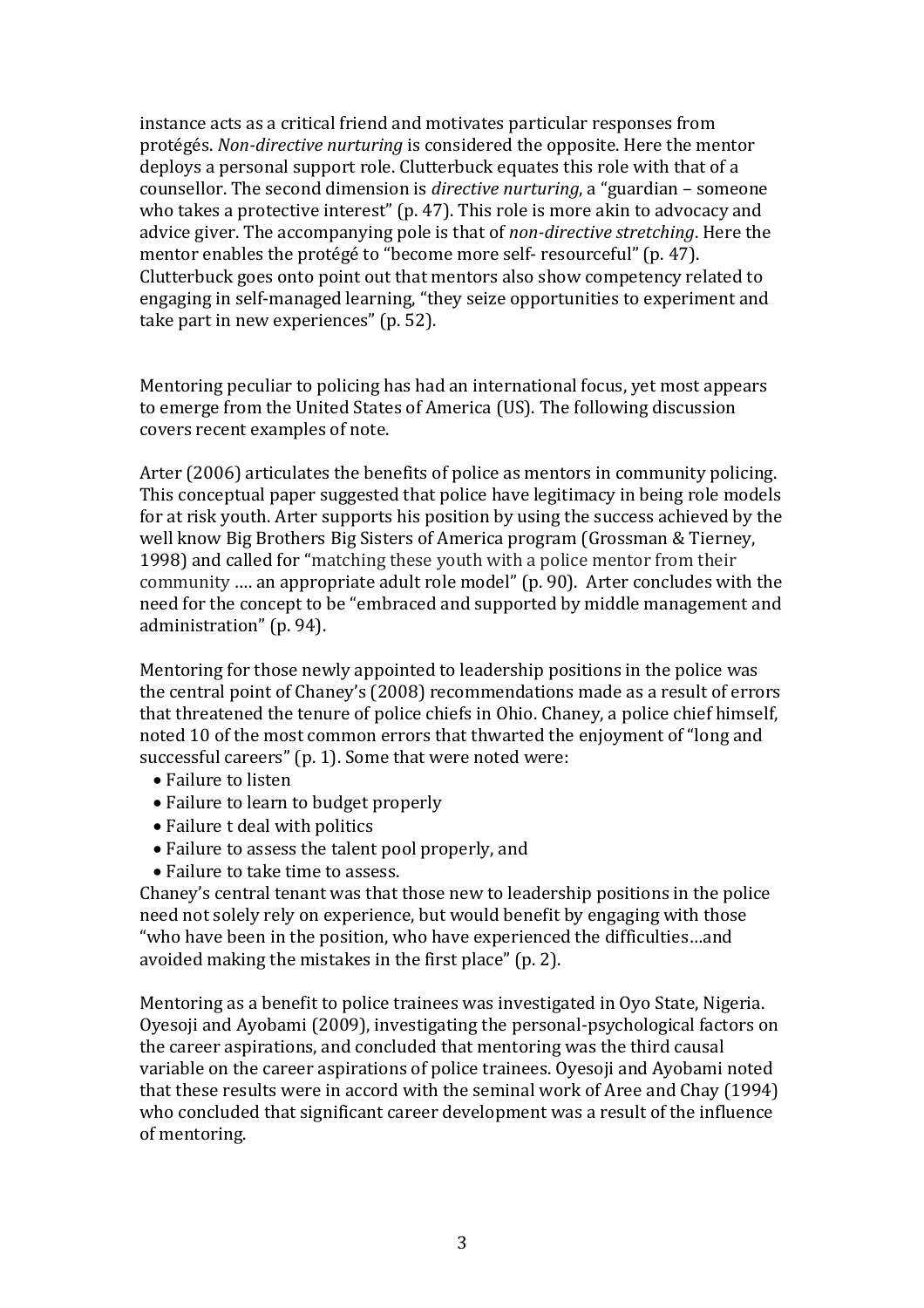Utilising the extensive skills and knowledges of police officers that are of retirement age in London Metropolitan Police Service (MPS) by way of engaging them in mentoring roles within the service, was a recommendation put forward by Flynn (2010). In his research into extending the capacity of retiring police officers, Flynn interviewed seven senior human resource (HR) managers and two trade union representatives within the MPS. The HR mangers noted the utility value that older experienced police officers had in "teaching new recruits tacit on-the-job skills" (p. 384), but also noted the apparent low status of this police work and the apparent "negative stigma attached to this kind of job opportunity for older police officers" (p. 384). Given the currency of this publication, this would suggest that at the time of publication, London MPS did not have a formal mentoring program in place for beginning police officers.

Sprafka and Kranda (nd) published a best practice guide for mentoring through the International Association for Chiefs of Police (US based). This document is of note because it clearly articulates to its specific audience a concept of mentoring, benefits for both police mentors and protégés, and their roles and responsibilities. What also is of note in this publication is the distinction between field training officer (FTO) and the mentor roles. Sprafka and Kranda stipulate a separation between the provision of guidance and support to protégés, and performance evaluation. They state, "mentoring is *not* performance evaluation" (p. 6, *italics* in original). This document appears as a generalised position on mentoring that highlights its beneficial character; yet (assumed because of the publication's audience and purpose), lacks direct citation to particular research that it appears to be informed by. This publication's interest to this study is the differentiation between performance evaluation and the provision of support; a point that will be return to in discussion in relation to the findings that emerged from this study.

Specific research into mentoring within US police forces was conducted by Fagan and Ayrers (1985) that advanced the position that the training of police officers in Kentucky, Texas and Pennsylvania was "not complete until they work the streets under the guidance of a seasoned veteran" (p. 8). Their survey received 70 respondents who answered questions about being a protégé and mentor. Findings included the noting of the valuable mentor traits of: dedication to the job, tactfulness, patience, independence and honesty; and a significant relationship between job satisfaction and having a mentor. As an adjunct to the survey the authors also reported on typical FTO programs for police that used mentoring as their central strategy. Factors for consideration in the deployment of these programs included: too much standardisation that hindered FTOs in contributing their unique personality and style to training protégés, difficulty in being a mentor and evaluator to the same protégé, and a need to match a protégé with an FTO.

Many have highlighted the benefits of mentoring to the mentor. One specific example is the experience of mentoring derived from the nursing profession. Mobley, Gray and Estep (2003) highlighted that nursing mentors received credit for enabling the recertification of graduate students. Grossman (2007), again referring to a nursing context, articulates that the general benefits of being a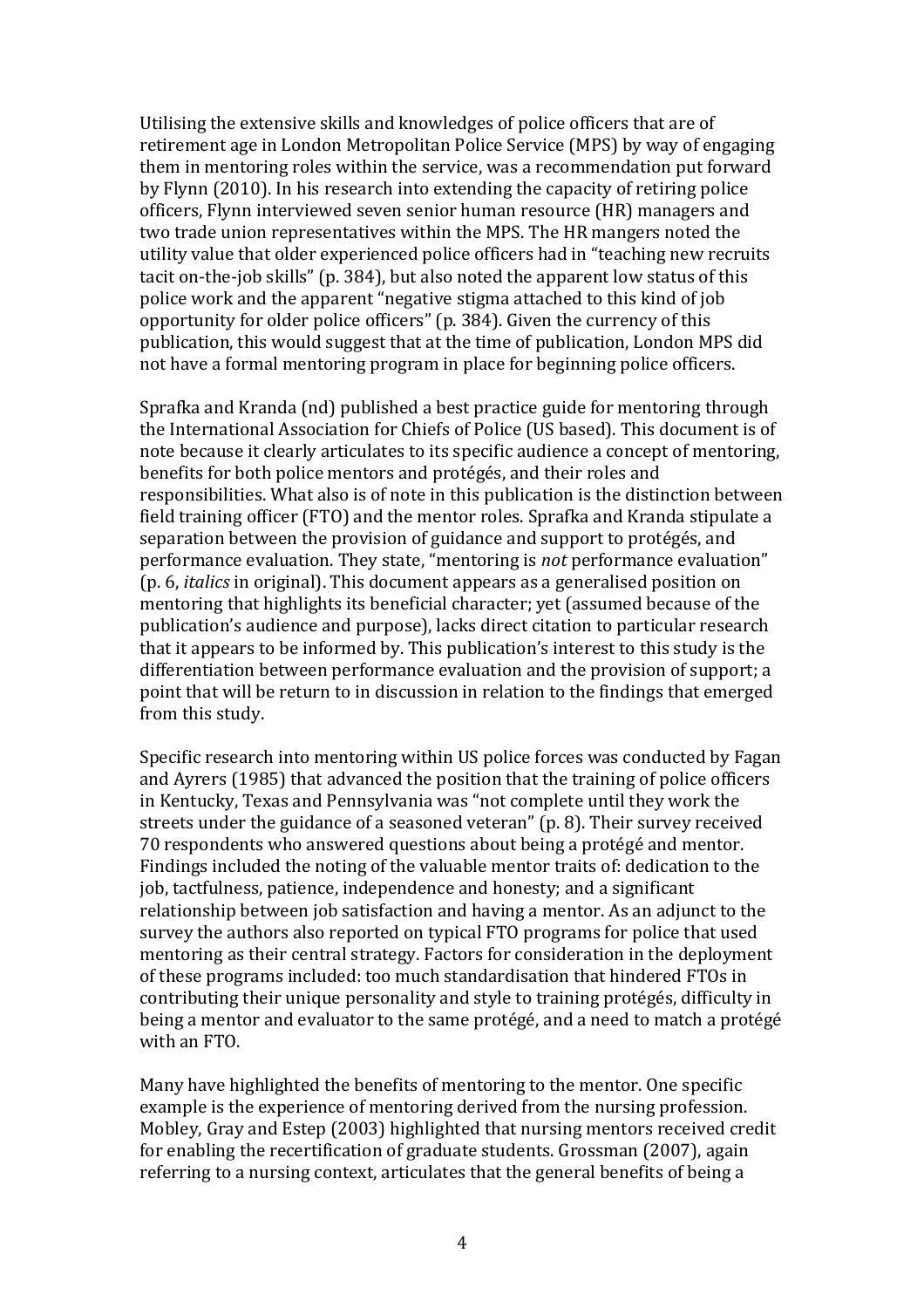mentor are, for example, increased self esteem, increased admiration for individual skills of being a mentor, increased leadership succession, increased motivation toward their career and the fulfilling of a generativity need by giving something back to their profession. Yet, Grossman also the points out that these benefits appear to occur despite the inadequate support that mentors have received from "their own institution[s]" (p. 111).

Billett (2003) stands as another example of the effect that mentoring has on the mentors themselves. In an Australian manufacturing workplace Billett, whilst focusing on the capacity for competence in mentoring, found that mentors generally thought that mentoring was effective. Having said that, Billett reported that the mentors in this study noted that their "mentoring tasks rendered their work more demanding and intense" (p. 109), that management tended to not acknowledge their work and that success was equated with the mentors' efforts themselves rather than any additional support. Other inhibiting factors included production demands, time constraints and the attitudes of protégées.

There is a gap in the research into the phenomena of mentoring within an Australian police force context. The research reported in this paper is therefore arguably original and timely. Given the recent public scrutiny of policing generally (Hopkins, 2009) insight into the processes through which new recruits become acculturated to policing is considered of value. This paper now moves to the discussion on the context of this study and its design.

## *Context*

The background for this study is a district police station located in a regional south-east Queensland city. The station is the 6<sup>th</sup> largest of the 32 police training stations located across Queensland. With a gazetted strength of 94 police officers Toowoomba station is one of the eight largest stations in Queensland. Approximately 80 officers comprise the general duties work-unit in which first year training of police officers principally takes place. About 35 officers are designated Field Training Officers (FTOs) and a similar number are first year constables at varying stages of progression through their probationary training program.

Upon graduation from a six-month recruit-training program, at either of the two QPS Academies located at Brisbane and Townsville, all recruits enter a probationary operational (on-the-job) training period of twelve months as First Year Constables (FYCs). Training is competency-based with satisfactory performance across twenty areas of competency required prior to confirmation of FYCs as sworn-officers. This twelve month operational period involves FYCs being partnered with experienced officers, the FTOs, and engaging as a twoperson car crew or patrol crew in the full ambit of emergency response duties (also referred to as first-response policing, or general duties policing).

The first eight weeks of the FYC's on-the-job training is called the 'mentor phase'. Usually the FYC or protégée is restricted to two periods mentoring with two FTOs over four weeks respectively. This mentoring period may increase depending on operational needs. The next phase of their on-the-job training is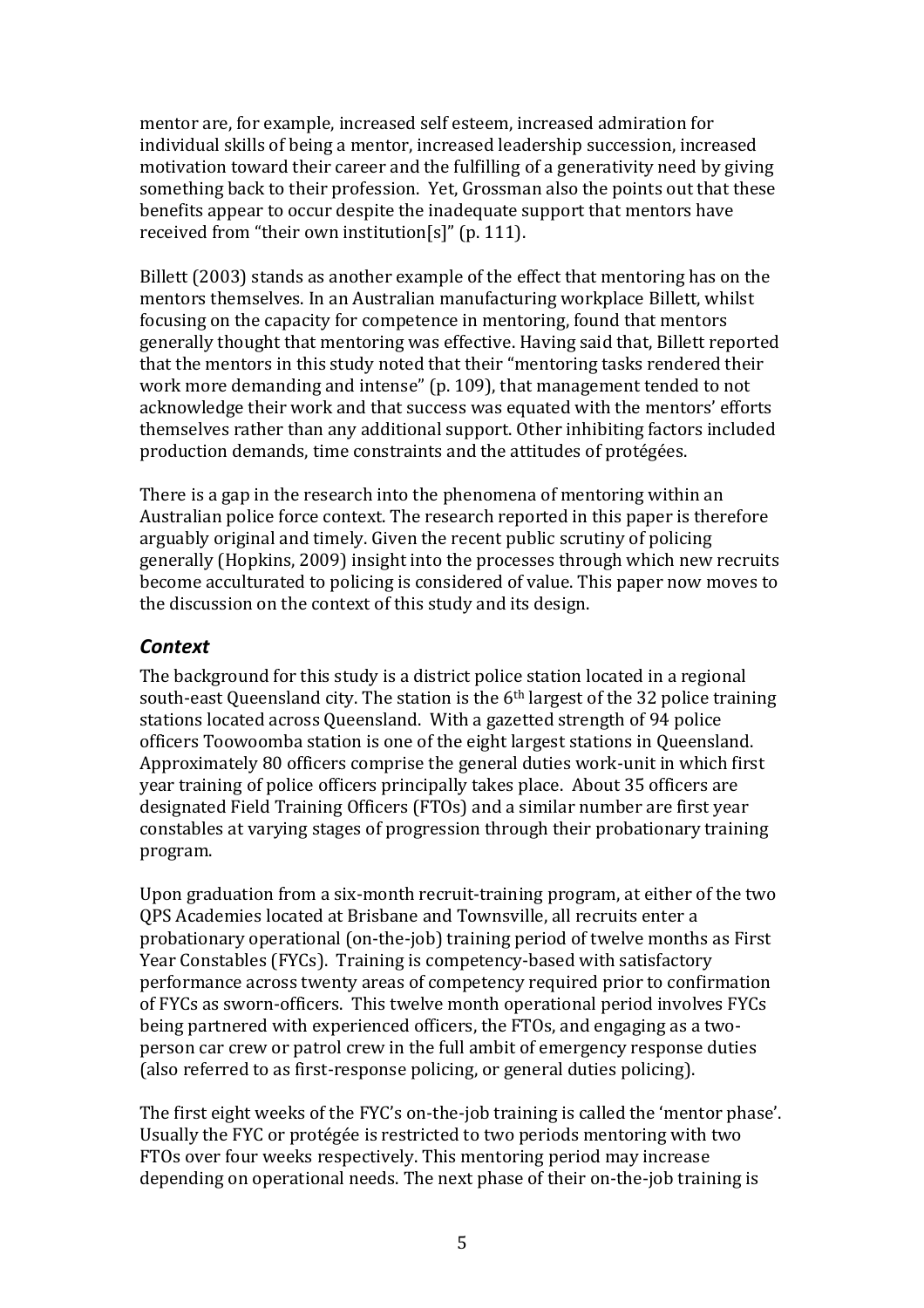identified as the 'general phase' of training. This is the remainder of the training that follows the mentor phase. The only requirement is that a constable should be rostered with an FTO whilst on patrol duty.

Working within general duties, officers are divided into 5 operational teams consisting of about 15 to 16 members each. Rostering across three shifts over each twenty-four hour employs one team per shift. For the majority of the training period then, a FYC will generally perform patrols with only the six or seven FTOs in the team to which the constable is allocated.

#### *Research design*

This study takes a qualitative research orientation were we, the authors, have taken the perspective of interpretivist enquirers (Glesne, 1999). Therefore we are seeking understandings of the participant's, in this case selected FTOs', social constructs and constructions (Hacking, 1999) in relation to undertaking the role of mentor. Data are the FTOs' voice and collected by way of semi-structured interviews (Arksey & Knight, 1999). Thirteen FTO's were interviewed. Selection of participants was purposive (Kemper, Stringfield and Teddlie, 2003). Convenience around operational requirements was one influencing factor, too the need for varied representation in operational and mentor experience.

The 13 officers interviewed ranged in length of service from two years to thirty years. Seven of the officers ranged between two – five years service and the other six ranged between 11 – 30 years service. At the time of being interviewed all officers had acted as a trainer during at least two four-week mentor phases, and had regularly worked with FTOs to varying degrees.

The FTOs interviewed were asked of their personal impressions of mentoring, how they mentored, their own experiences of mentoring, what they perceived as the most important element of mentoring and also the most cumbersome aspect of it, when mentoring would stop and their perceptions of themselves as mentors. In line with one aim of the inquiry, to obtain a rich description of police mentor's perspectives on what mentoring is and how it is deployed in the study setting, rich and deep descriptions were sought. The participants were not provided with the questions in advance of the interviews and whilst no time limits were placed on the interviews all interviews ranged between about 1 to 1.5 hours in length. All interviews were audio recorded and data were transcribed. Participant responses were first read and re-read deploying an iterative process that move analysis to deeper understandings (Foggatt, 2001). Responses obtained for each of the questions were subjected to thematic analysis (Joffe and Yardley, 2004). In the interests of confidentiality, the participants remain anonymous. In the reporting of this data all participant have been assigned with pseudonyms. Throughout the next section certain mentor voice has been reported in Table 1 and also as part of the analytical discussion. In the latter instance, this voice is identified with inverted commas. In some specific instances the mentor is identified and in others, where more generalised analysis takes place, they are not. The deployment of this technique was grounded in our need to bring the analytical discussion closer to the mentors'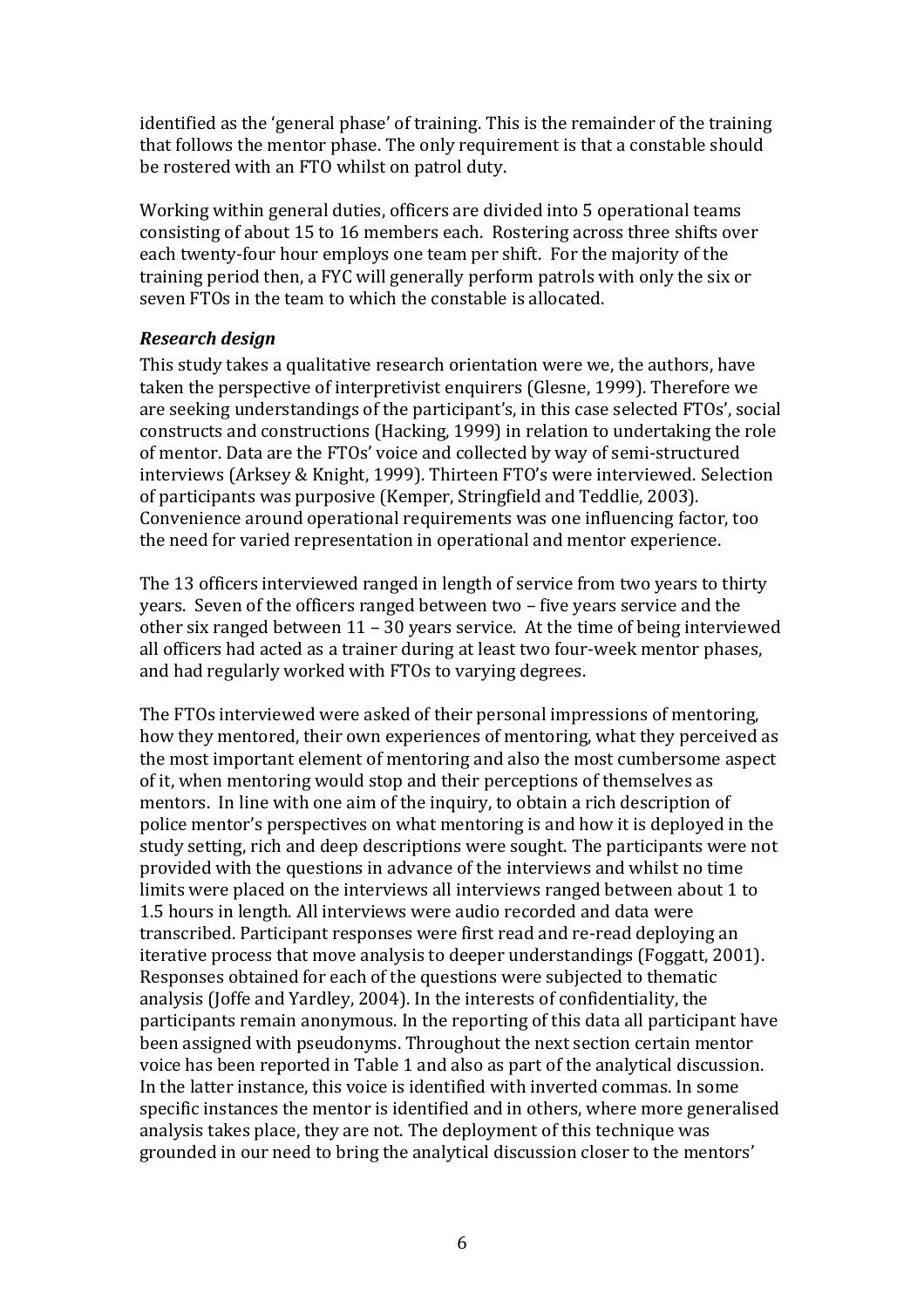voice, thereby enabling greater richness in the discussion than that achieved through the sole use of tables.

## *What the mentors said*

### **Impressions of Mentoring**

All interviews started with a request for the participants to give their general impressions of mentoring. Answers varied in depth and had an overarching theme that was akin to a parental 'under my wing' type guidance. All FTOs indicated the need for mentoring as a means of introducing policing. Answers relating to this need ranged from "I think it's a really good idea" to "absolutely necessary". Specifically, mentoring to these police trainers meant engagement in "an important valuable sort of teaching", and having to "make sure that they're [protégées] headed in the right direction". From one participant, Ann, was the articulation of what she saw as a mentor's multi-roles, "a role-model, a confidant, a baby sitter; sometimes a trainer". Fundamental in all responses was the theme of enabling protégées in the process of "learning the ropes of the job". Two officers mentioned that mentoring within the mentioned 8-week period was central to the protégées future success as a police officer, suggesting that if appropriate engagement with reasonable mentors did not occur, the protégée's fit with the job may become incongruous. Even though no negative view of mentoring was indicated, one police trainer did raise a concern about inexperienced trainers mentoring. He raised the observation that due to the sheer numbers of recruits graduating from the police academy, more requests were placed on operational personnel to step up into the role of FTO and to take on first year protégées. His concern was around his observation that these police trainers were less experienced and wondered how this might influence the quality of the mentoring they provide. This particular officer had thirty-five years experience as an operational officer.

#### **How did they mentor?**

Responses to the question "How do you mentor?" produced varied responses. These data indicated a breadth of difference in how each one of the participant FTOs mentored and central to this difference appeared to be the officers' priorities.

Presented in Table 1 are extracts from the FTOs' responses. Whilst complete transcripts of their responses to the question indicated similarities, for example, mentoring by being a role model, these extracts show individual differences in how mentoring is approached and enacted by these officers. Ensuring that grounding is given in basic routine, choices between being an observer and active participant during the beginning of the mentoring period, and a concern for clear communication between experienced officer and protégée are examples. Yet the two extracts that are standouts for the researchers are firstly, that which emphasises a need to have one's "bum covered" and secondly, a concern for ensuring that protégées are not belittled for their mistakes, "Mistakes are expected" reminded Michael.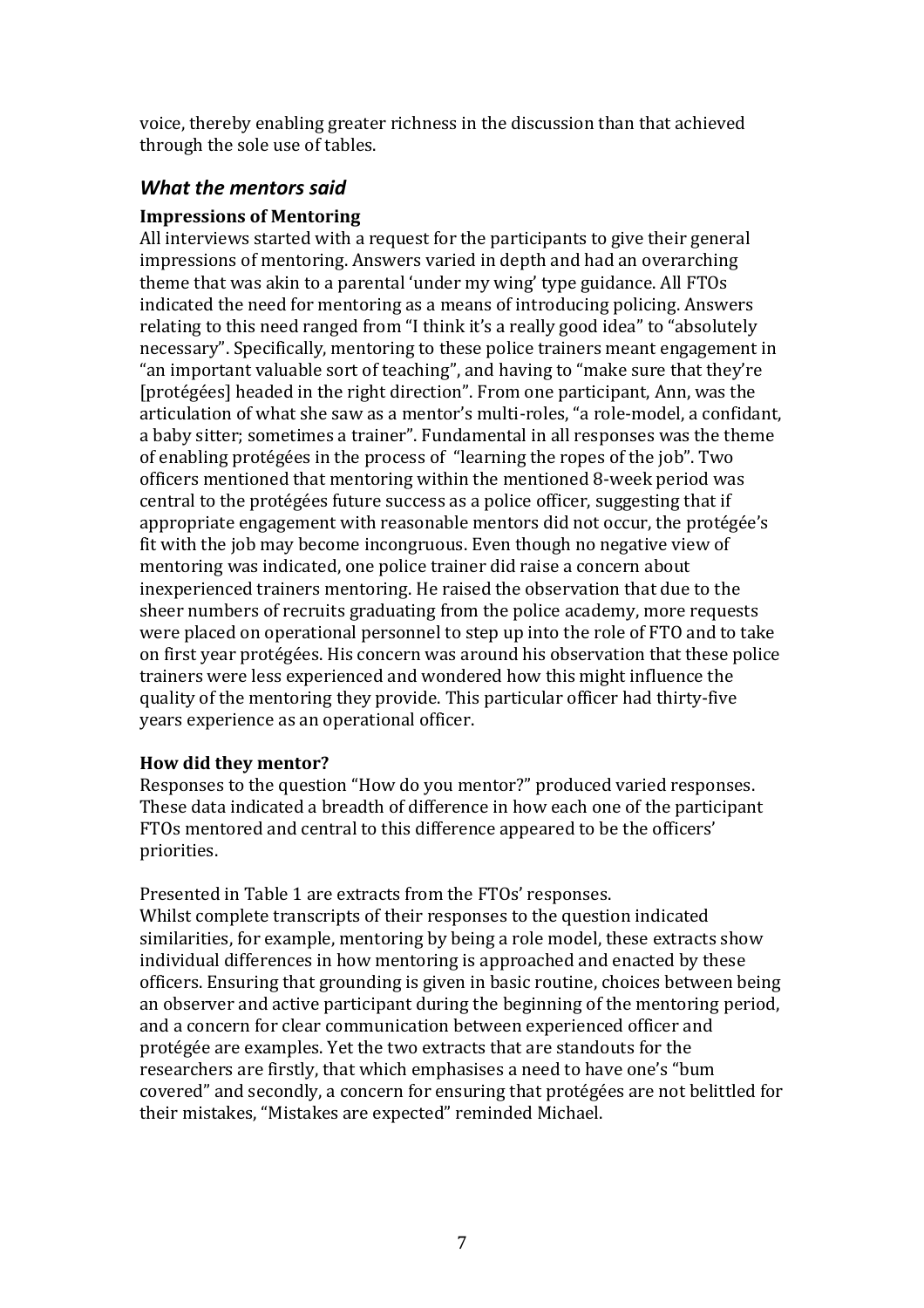| <b>Police Officer</b> | Response                                                                                                                                                                                                                                                                               |
|-----------------------|----------------------------------------------------------------------------------------------------------------------------------------------------------------------------------------------------------------------------------------------------------------------------------------|
| Peter                 | Lead by example.                                                                                                                                                                                                                                                                       |
| Paul                  | I give the first years basic outline of how I want<br>things done and I do things just to a point, let<br>them go on their own and see how they go.                                                                                                                                    |
| Mary                  | Well I'll normally ask if, you know, do you<br>want to just observe what I'm doing first or,<br>you know, do you want to jump in?                                                                                                                                                      |
| Mark                  | I try to remain fairly laid back. Try and keep<br>them relaxed                                                                                                                                                                                                                         |
| Ged                   | Tell them not to stress too much.<br>[To] throw them in at the deep end and watch<br>them sink its not a good experience.                                                                                                                                                              |
| Ann                   | We do a log of everything we do, so I am a little<br>bit particular. I want certain information so my<br>bum's covered.                                                                                                                                                                |
| Henry                 | For the first time, if it's a particular job that the<br>person hasn't done before, I make sure that<br>they do every step of the job themselves.                                                                                                                                      |
| Callum                | I try and make sure that I brief him or her<br>thoroughly on what we are about to do and<br>where an activity is.                                                                                                                                                                      |
| Luke                  | Apply the skills, and the person that has those<br>skills imparted to, can take them on and use<br>them.                                                                                                                                                                               |
| Joseph                | I sat down with the young fella before we went<br>out and just basically explained to him how I<br>do things and also explained to him that he's<br>going to work with a variety of other officers,<br>especially in his first year, and everyone does<br>things slightly differently. |
| Michael               | I will try and assess what sort of wording style<br>is going to be most successful for them;<br>stand next to them; not to make them feel as<br>though they are unknowledgeable or stupid.                                                                                             |
| Moses                 | I enjoy engaging with people. Having them, the<br>FYC, sitting beside me probably prompts me to<br>be more particular.                                                                                                                                                                 |
| Jack                  | Guiding them through.<br>You try and give them a lot to do you know for<br>their confidence.                                                                                                                                                                                           |

Table 1: Extracts from participant responses to the question: How do you mentor?

There were two themes that emerged in relation to posterior protection. Firstly, and in no particular order of priority, was the articulated need to ensure that little reason should be given for the "hierarchy" to offer criticism on how an officer executed her/his duties, hence protégées should aim at getting it right as soon as possible, and secondly, the need to ensure that the protégée was apt at backing up their mentor partner if the situation warranted it, especially in public interactions where violence was present.

Also reported was a requisite to actively tell protégées "don't be frightened to ask questions". These mentors consciously wanted their protégées to self-initiate the traversing of knowledge gaps and acknowledged that they did not always know where these gaps lie. They preferred to be prompted by their protégées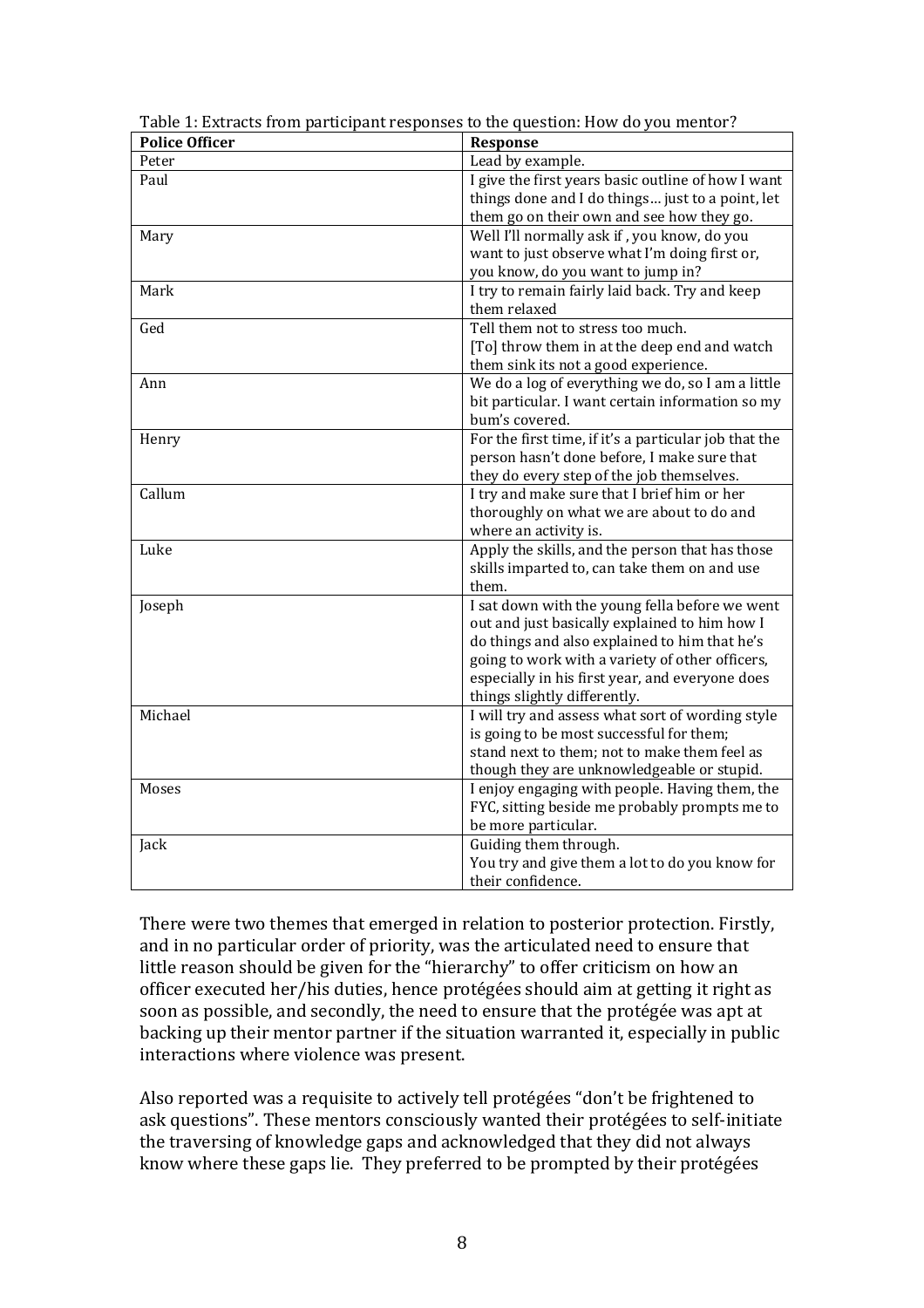through them actively seeking knowledge. But, perhaps the most salient observation came from Joseph, who pointed out that no two police officers go about policing exactly the same way and advised his protégées to be attuned to this variety, and to use it to their advantage.

#### **The "office"**

In relation to active mentoring, that which relates to actual communication with protégées in relation to learning the peculiar and routine aspects of a job, whether they be testing knowledge, planning action, debriefing or delivering correction, and where this is likely to occur, these FTOs reported that the car offers one of the most convenient environments. To the question "Why the car?" Moses responded, "Cause that's my office." The reasons disclosed by officers can be summarised as, the car offering space were:

- one can get undivided attention
- prior knowledge can be easily tested
- privacy is assured
- the most recent and updated information is received in relation to the jobs, and
- issues can be dealt with in the here and now, it is immediate.

Michael suggested, "That's the best way of doing it I suppose, the sooner the better".

Nevertheless, the "office" also extended to "on the scene", but out of earshot of the public, and during periods "back at the station". The latter was related to the associated "paperwork". This included engaging with QPRIME (Queensland Police Records and Information Management Exchange), the principal computer operating system for data recording and retrieval, and brushing up on different procedural and regulation changes. One FTO, Callum, talked of taking time in any location to engage in what he called "soldier's fire" where a topic of policing was highlighted up by him and he would "test" the protégées on the area's they were a bit "grey on". It appeared that his aim was to seek reflexive responses that were close to "correct" but without too much "thinking time", a skill that he thought provided an operational advantage.

#### **The most important element of mentoring**

A variation in perspectives as to what these FTOs thought was the most important element of mentoring was evident. These emerged from three themes; the personal qualities and skills of the mentor, the character of the protégée and the medium of interpersonal engagement. Starting with the latter because it included both mentors and protégées, successful interpersonal communication was highlighted as being essential. The mentors' ability to communicate clearly and concisely with protégées was voiced as important. The protégées' ability to be confident enough to ask questions of mentors and "speak confidently with the public" because "essentially [they have] got to get people talking" was considered essential. Further, were the personal characteristics of the mentor. Some FTOs highlighted the need for earning the protégées' respect, for without this "you can tell them until you are blue in the face and they will take on very little". It was evident that some FTOs actively built a position that invited the bestowing of respect, these officers talked about "showing confidence and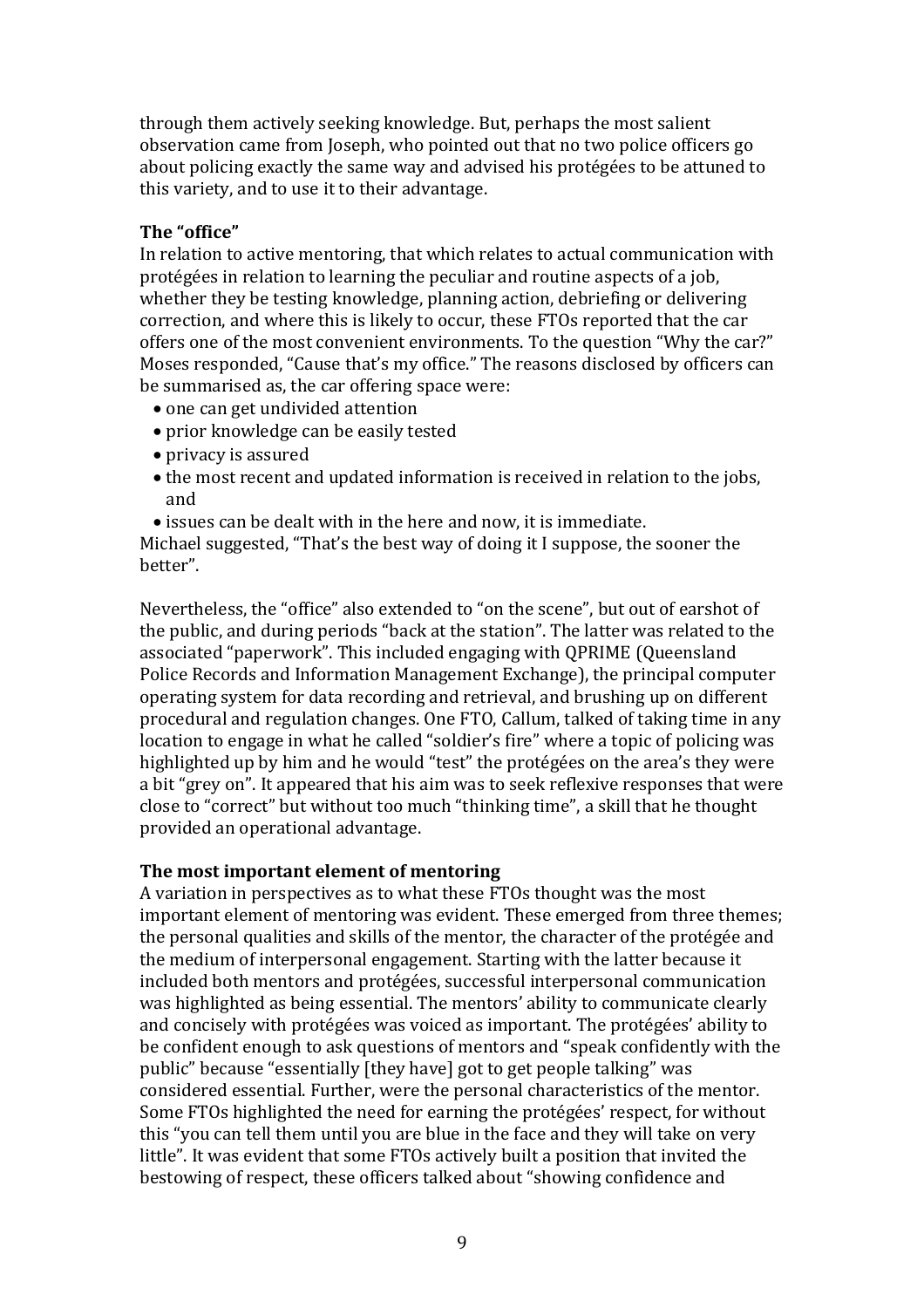knowledge" having the ability to answer big questions" and showing "authenticity in my behaviour". Displaying tolerance and patience toward the protégées and leading by example were also commonly voiced. Joseph highlighted the overall sentiment when he said, "Know your own job well and it will rub off on mentees". This suggested that for these mentors their job knowledge and experience had a close relationship with what they saw as successful mentoring.

#### **The experience of being mentored**

Of the 13 participants, eight were able to identify their experience as being formally mentored, three said that they were not mentored, one had not been mentored as a probationary police officer in another Australian state but was mentored when he transferred to the QPS, and one recalled an informal mentoring arrangement some 35 years ago. Those who said they were mentored indicated that they did take on some of the mentoring characteristics of their mentors but were quite discerning about the specific ones emulated. "Being methodological about paper work", "being very open and approachable and not stressing out", "being very good at explaining" and being thorough, were identified as being desirable traits that were emulated. Mentor traits that were demonstrated by these officers' mentors, and were actively avoided were: having "a short temper", "loathing confrontation" and just going through the paper work of mentoring without a wholehearted engagement with the process. Mention was also made regarding avoiding one mentor's tendency toward the public recrimination of protégées. Those who said that they were not mentored acknowledged that their first partner had an influence on their "modus operandi".

#### **What are the most cumbersome elements of mentoring?**

For these police officers the most cumbersome thing about mentoring appeared as the mental and emotional labour employed in "thinking for two". "[I]t's like working two jobs" said Mark. Because of this, the time factor involved in completing a task took "two to three times longer". Luke suggests that it is also the constant "worrying that you're teaching the right thing". Other FTOs also highlighted the protégées safety as something that was constantly on their mind. The majority of these officers also identified the training manual as a source of irritation. With its large list of competencies (that protégées need to demonstrate), and the requirements for its constant updating, it rated as the second highest cumbersome element of mentoring in this corner of the QPS. Even though these two elements dominated conversation on this topic, all indicated that they overall enjoyed being mentors. All indicated that they wouldn't stop mentoring if they had a choice, and that they saw themselves as always mentoring. Mark put it this way, "you are always in a position to tell someone something that you know". This is indicated in the next topic where we asked the FTOs to rate themselves as mentors.

#### **Field Training Officers' self-rating as a mentor**

The interviews were concluded with a final question in which the FTOs were asked to rate themselves on a scale from one to ten on their ability to mentor.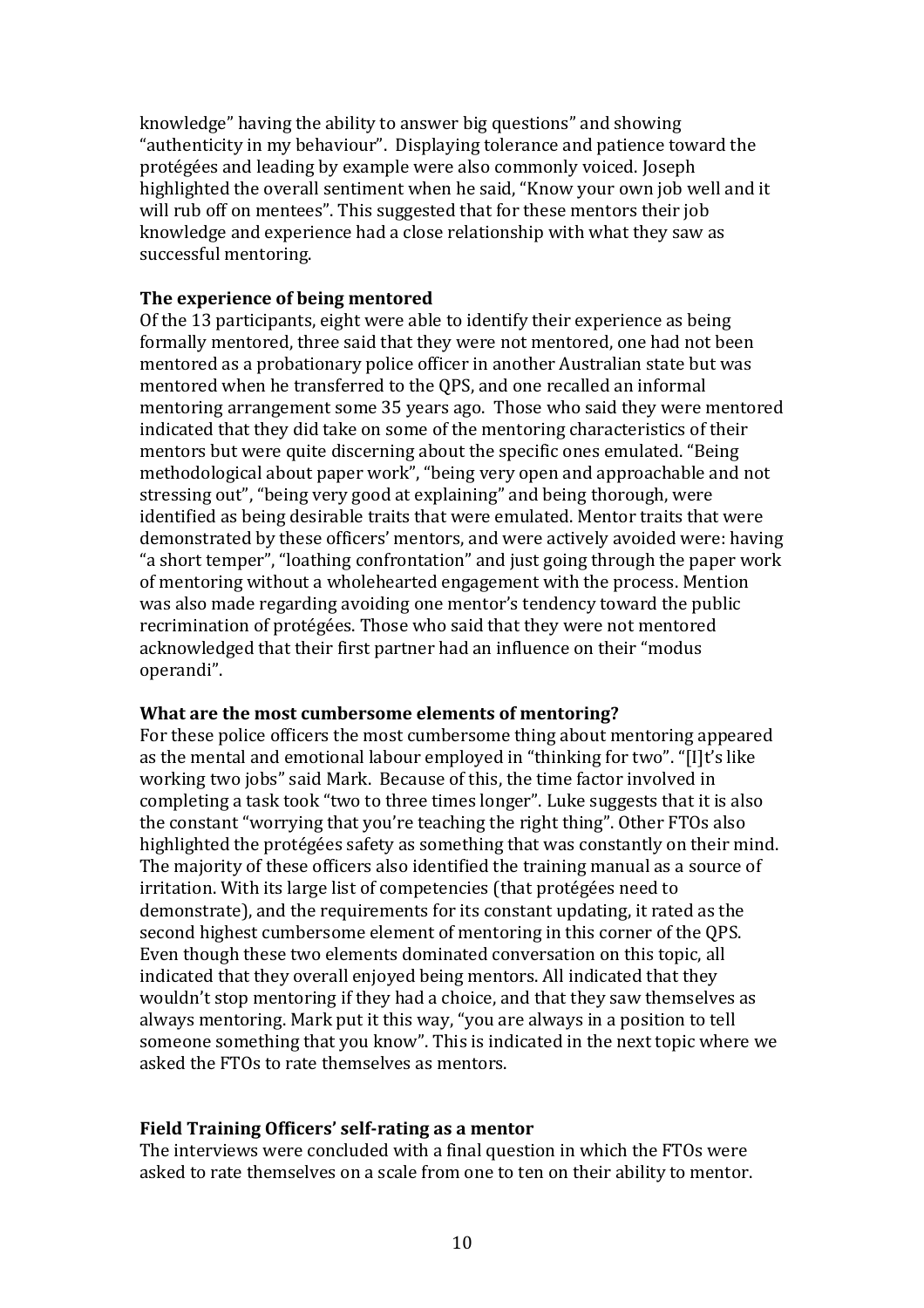Most of the officers rated themselves above six. Four of the officers rated themselves "six or seven". Another four rated themselves "seven or eight". Two officers rated themselves eight, one officer a nine and another officer a 10. The standout was Luke who gave himself two ratings, an eight out of 10 for attitude and a five out of 10 for "every thing else". Possibly Rod was being modest, but what he emphasised was that policing was dynamic and that there was always an element of not knowing. All participants indicated, even the officer who rated himself as 10/10, that they did not "know it all." When asked what it was that would enable them to rate themselves one point higher, they all mentioned it was the future experience and knowledge of policing that they had not yet accumulated as being the major factor involved. Regardless of their length of service as a police officer, all participants highlighted their need to be continually learning.

## **Implications and recommendations**

In general, this research supported mentoring as a conduit for workplace learning. The perspectives from these police FTOs paint a positive picture of how mentoring is deployed in this regional headquarters of southeast Queensland. Nevertheless, it should be noted that they were not offered an opportunity to give their opinion on how the model could be enhanced.

What the results do offer are some pertinent insights into these mentors' response to engaging their role. These FTOs:

- take on the role of mentor with a degree of pride, and are serious about imparting their operational knowledge and skill
- position the mentoring role as that which should ideally be carried out by experienced personnel
- expend significant mental energy thinking, planning and acting in ways to enhance the learning of their protégées
- care about their protégées, in particularly their safety and protégées' ability to understand and deploy the skill associated with back up
- construct and highlight their identities as suitable for undertaking the mentoring role
- acknowledge the support they receive by way of extra remuneration for undertaking mentoring, but highlight how they are often "time poor" because of the extra time required to "think and plan for two".
- are circumspect about their level of knowledge and skill, highlighting the shared position that they will "never know it all" and emphasise their need to be continually learning, and
- experience various degrees of tension in the role of evaluator and in particular their engagement with the competency check lists used to evaluate the FYCs' performance.

The provision of performance evaluation and support to protégés, whilst highlighted in the literature as a source of concern to mentors (Fagan & Ayres, 1985) did not appear as an explicit experienced raised by these police mentors. This could be explained through utilising the directiveness/nurturing conceptualisation of mentoring competencies presented by Clutterbuck (2004). In this instance of mentoring, the data suggested the deploying of the *directive*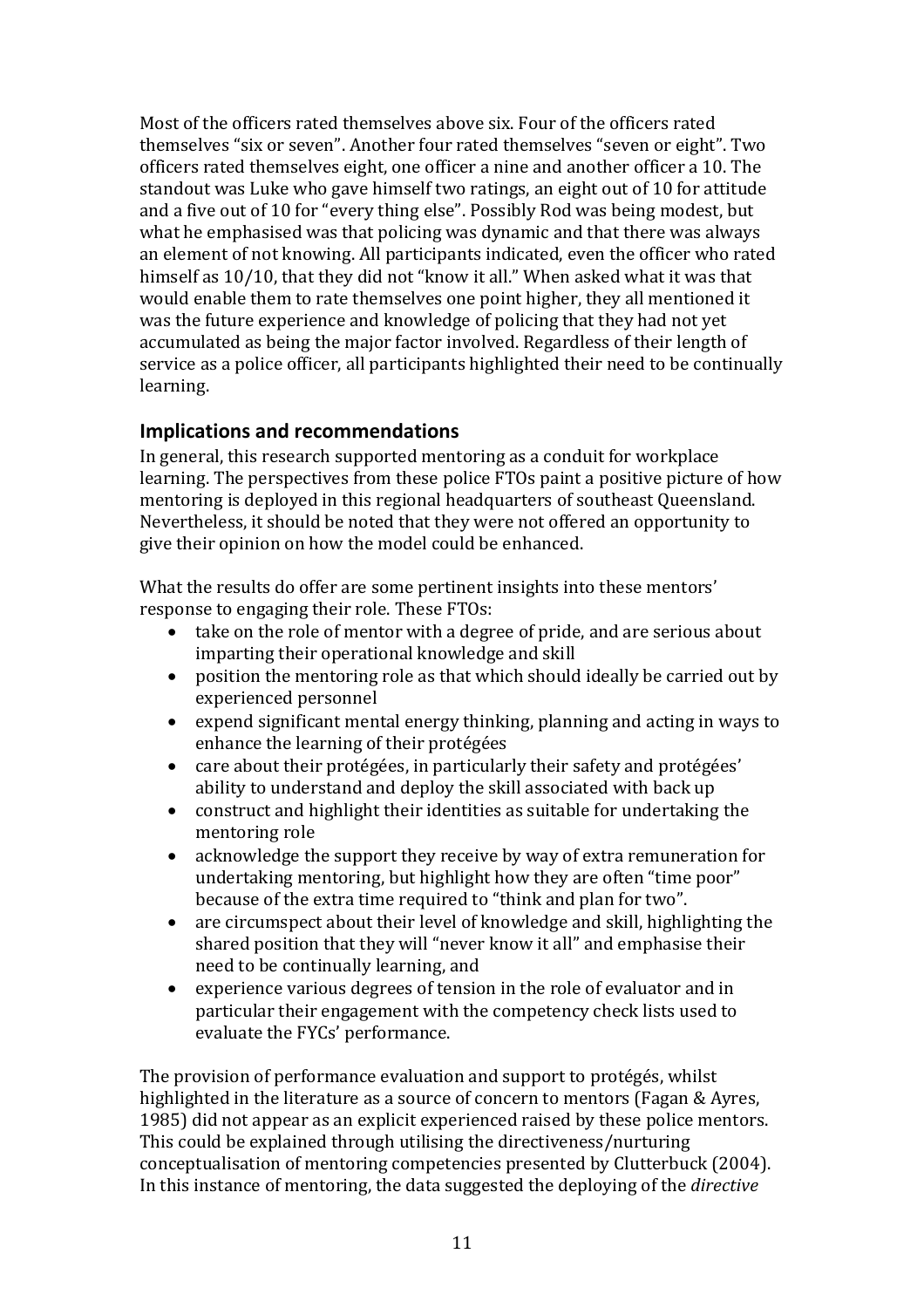*stretching* competency associated with coaching. Therefore, these participants' appeared to deploy a behavioural model that concentrated on the 'doing' of police work. Whilst there was some alluding to the nurturing dimension of Clutterbuck's competencies, for example in statements like "I'm there to reassure, to say that's good", much weight was placed on doing the job right. This was clearly indicated by Ann's statement "I want them to cover certain information so my bum's covered". This is particularly the case when it came to the consequence of doing the job wrong and having one's work come under the scrutiny of supervisors.

Often, further insights can be gleaned from what is not explicit in the data. These FTOs talked little about sharing their mentoring knowledge or experience with each other. This sharing was only implied in two interviews. How an FTO mentors appears as "personal turf", and comment on or advice was not always welcome from other mentors. We, the researchers, wonder about the possible benefits of instigating an arrangement where mentors get the opportunity to engage in social learning (Burr, 2003). Learning space devoted to the *how* of mentoring. Where FTOs can share, highlight, challenge and learn from each other about the role they enact on a day-to-day basis.

In regard to the definition proposed at the beginning of this paper (Bozeman & Feeney, 2007), what could be said about mentoring in this instance? Firstly, this research has reported on the relationship between more experienced workers and less experienced workers. It was a formally organised exercise in the transmission of knowledge and social capital. The support provided appeared more akin to a coaching model associated with the doing of policing. Implicit was the deployment of psychological support to protégés, but there was little evidence that this was explicitly considered to be a responsibility of the mentors. Even though it was not a focus of this research, there was little anecdotal evidence that the reported mentor relationships enhance the protégés position for advancement within the organisation. Hence, it is arguable whether or not we could label this practice as mentoring. Nevertheless, the practice has been constructed and named by the QPS as mentoring which adds to the various permutations and iterations of a definition of mentoring.

There was also little evidence of an explicit understanding of guided learning which Billett and Boud (2001) would label an understanding of workplace pedagogic practice. This includes the strategies of modelling, coaching, questioning, explaining and using diagrams, to enhance knowledge acquisition in every day experience. Whilst some of the FTOs indicated an implicit application of these strategies, it is our contention that an explicit engagement, through relevant workshops, would enhance the FTOs intentional knowledge and skill transfer to protégées.

Feedback is considered an essential part of enhancing practice. These FTOs reported receiving no feed back from protégées apart from seeing them in operational situations "further down the track". They reported degrees of satisfaction at seeing a past protégée operating effectively. FTO receptivity to formal feedback from protégées was not gauged. Nevertheless, the principles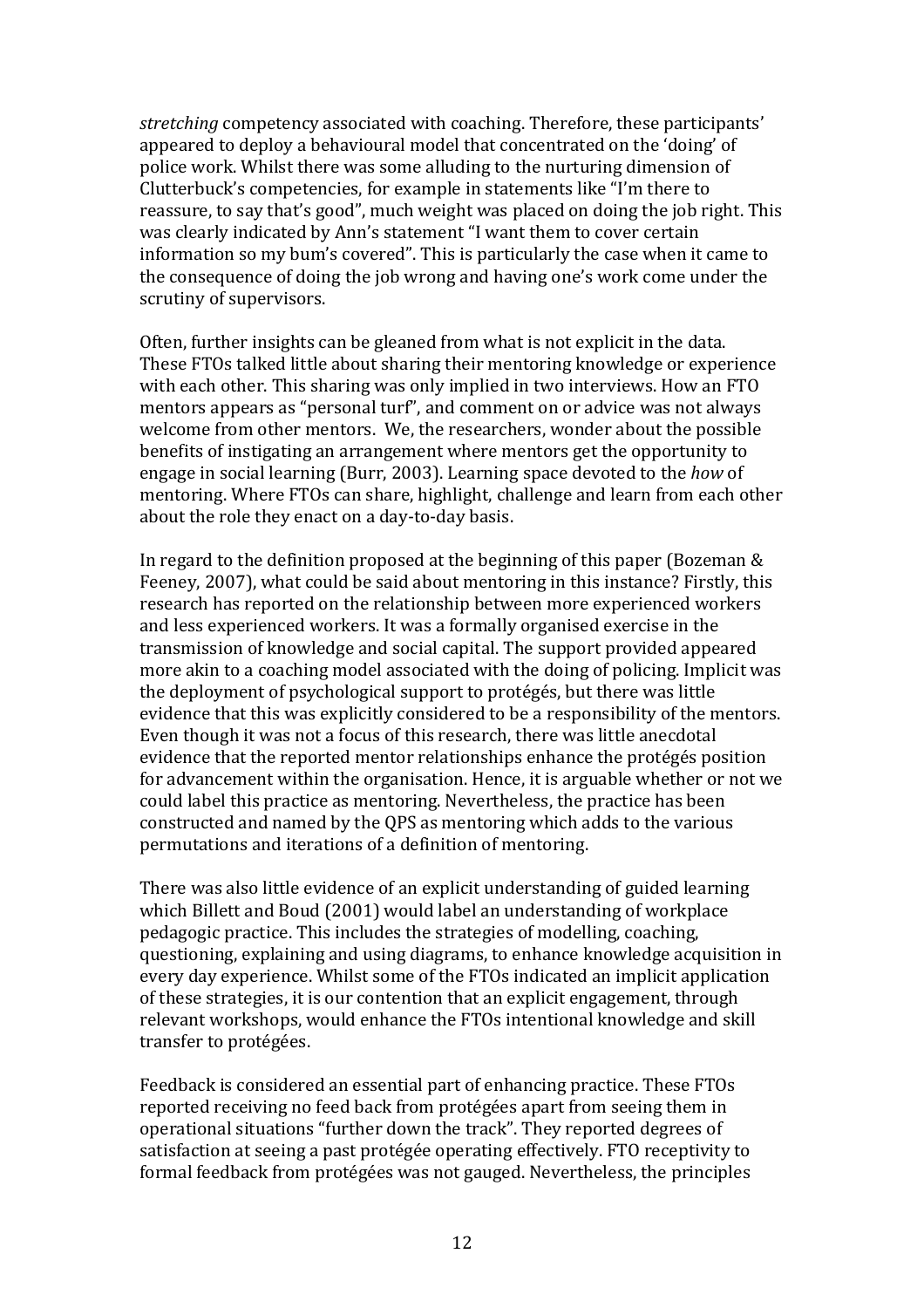associated with professional reflection highlight its utility value. Given these FTOs' professional positioning as being receptive to new knowledge and learning, we would suggest the implementation of a feedback mechanism that was produced in consultation with the FTO mentors.

The data from this research has supported the notion that mentoring as a work place learning tool, as deployed in a regional area of the QPS, was successful. The research was original in that it reported police FTO mentor's perspectives on mentoring. Despite the extra demands at work, mentoring for the participants appeared as an enriching experience. Management support and acknowledgment are implicated in this outcome, along with the implicit idea held by each FTO that they had the personal and professional abilities for carrying out the role. There was no evidence to suggest that because of the extra demands of mentoring, these FTOs would voluntarily relinquish their mentoring roles.

#### **References**

Allen, T. D., Eby, L. T., Poteet, M. L., E., L., and Lima, L. (2004), "Career benefits associated with mentoring for protégés: A meta-analysis", Journal *of Applied Psychology*, Vol. 89 No. 1, pp. 127-136.

Arter, M. (2006), "Police mentoring: Moving toward police legitimacy", *Criminal Justice Studies,* Vol. 19 No. 1, pp. 85-97.

Aryee, S., and Chay, Y. (1994), "An examination of the impact of career-oriented mentoring on work commitment, attitude and career satisfaction among professional and managerial employees", *British Journal of Management,* Vol. 5 No. 4, pp. 241-249.

Arksey, H., & Knight, P. (1999), *Interviewing for social scientists*, Sage, London.

Burr, V. (2003), *Social Constructionism*, Routledge, London.

Billett, S., and Boud, D. (2001), "Participation in and guided engagement at work: Workplace pedagogic practices", available at: <http://aeq.sagepub.com/content/53/1/27.full.pdf+html>" (accessed 13 January 2011).

Billett, S. (2003), "Workplace mentors: Demands and benefits. *Journal of Workplace Learning,* Vol. 15 No. 3, pp. 105-113.

Boud, D. and J. Garrick, Eds. (1999), *Understanding learning at work.* Routledge, London.

Bozeman, B., and Feeney, M. (2007). "Toward a useful theory of mentoring", *Administration & Society,* Vol. 39 No. 6, pp. 719-739.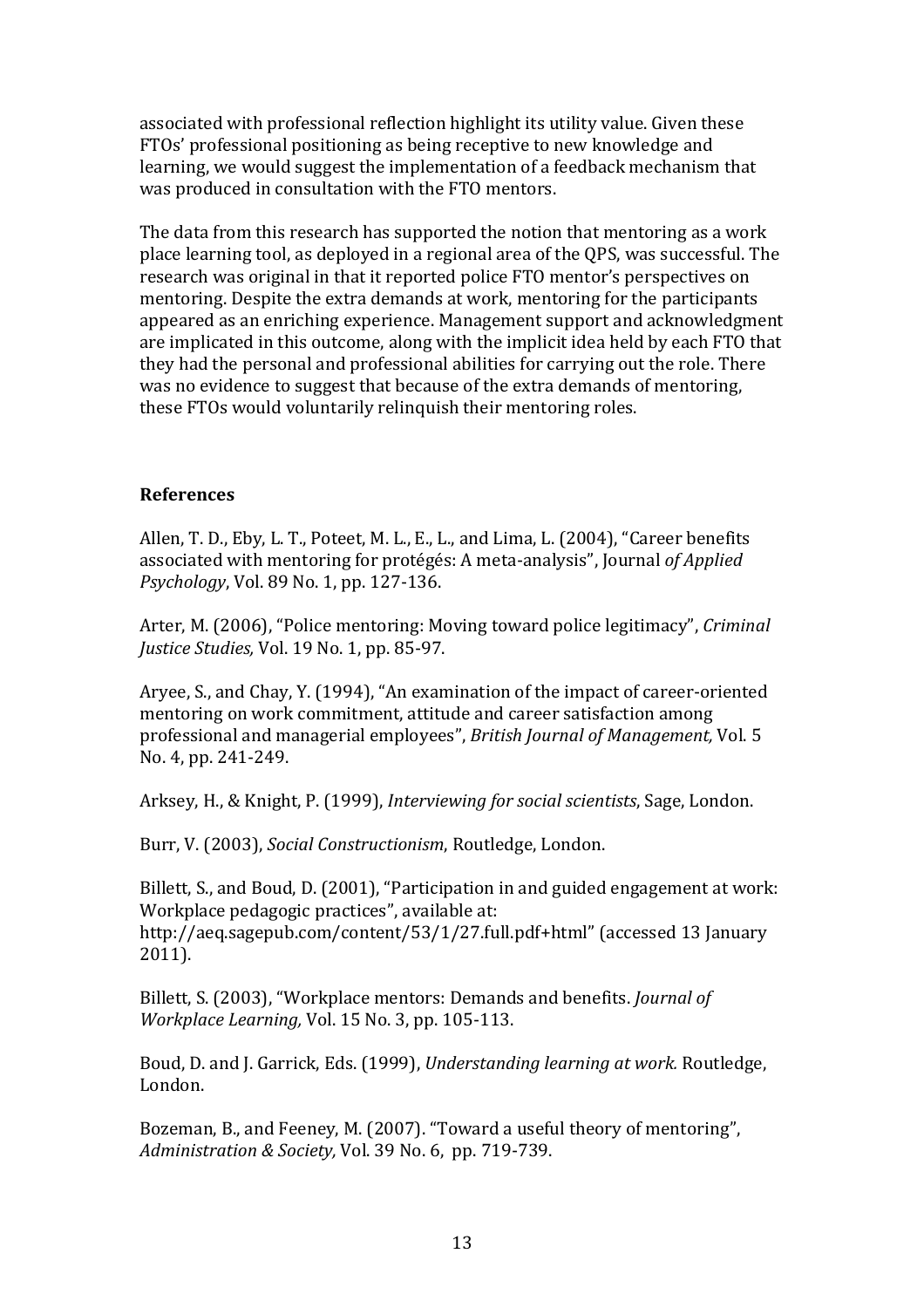Byrne, M., and Keefe, M. (2004), "Building research competence in nursing through mentoring", available at: http://onlinelibrary.wiley.com/doi/10.1111/j.1547- 5069.2002.00391.x/abstract (accessed 20 December 2010).

Carter, M., and Francis, R. (2001), "Mentoring and beginning teachers' workplace learning", *Asia-Pacific Journal of Teacher Education,* Vol. 29 No. 3, pp. 251-262.

Chaney, M. A. (2008), "The Police Chief ", available at: http://policechiefmagazine.org/margazine/ (accessed 20 December 2010).

Clutterbuck, D. (2004), Mentor competences: a field perspective. In D. Clutterbuck & G. Lane (Eds.), *The situational mentor,* Gower Publishing Ltd: Burlington VT, pp. 42-56.

Fagan, M., and Ayers, K. (1985), "Professors of the street - Police Mentors", *FBI Law Enforcement Bulletin*, January, pp. 8-13.

Flynn, M. (2010), "Mandatory retirement in the police service: the case of the London MPS", *Policing: An International Journal of Police Strategies and Management,* Vol. 33 No.2, pp. 376-391.

Garvey, B., and Galloway, K. (2002), "Mentoring at the Halifax plc (BHOS): A small beginning in a large organization", *Career Development International,* Vol. 7 No. 5, pp. 271-278.

Glesne, C. (1999), *Becoming qualitative researchers: An introduction,* Longman, Sydney.

Grossman, J. B., and Tierney, J. P. (1998), "Does mentoring work? An impact study of the Big Brothers Big Sisters program", *Evaluation Review,* Vol. 22 No. 2, pp. 403-426.

Grossman, S. (2007), *Mentoring in nursing,* Springer, New York.

Hacking, I. (1999), *The social construction of what*?, University Press, Cambridge.

Hopkins, J. (2009), "A study of human rights compliance in police complaint models in US, Canada, UK Northern Ireland and Australia", available at: [http://www.humanrightsconsultation.gov.au/www/nhrcc/RWPAttach.nsf/VAP](http://www.humanrightsconsultation.gov.au/www/nhrcc/RWPAttach.nsf/VAP/(966BB47E522E848021A38A20280E2386)~Tamar_Hopkins_AGWW-7R37ML.pdf/$file/Tamar_Hopkins_AGWW-7R37ML.pdf) [/\(966BB47E522E848021A38A20280E2386\)~Tamar\\_Hopkins\\_AGWW-](http://www.humanrightsconsultation.gov.au/www/nhrcc/RWPAttach.nsf/VAP/(966BB47E522E848021A38A20280E2386)~Tamar_Hopkins_AGWW-7R37ML.pdf/$file/Tamar_Hopkins_AGWW-7R37ML.pdf)[7R37ML.pdf/\\$file/Tamar\\_Hopkins\\_AGWW-7R37ML.pdf](http://www.humanrightsconsultation.gov.au/www/nhrcc/RWPAttach.nsf/VAP/(966BB47E522E848021A38A20280E2386)~Tamar_Hopkins_AGWW-7R37ML.pdf/$file/Tamar_Hopkins_AGWW-7R37ML.pdf) (accessed 25 March 2011).

Joffe, H. and Yardly, L. (2004), "Content and thematic analysis" D. Marks and L. Yardley (Eds.), *Research methods for clinical and health psychology,* Sage, Thousand Oaks, pp. 56-68.